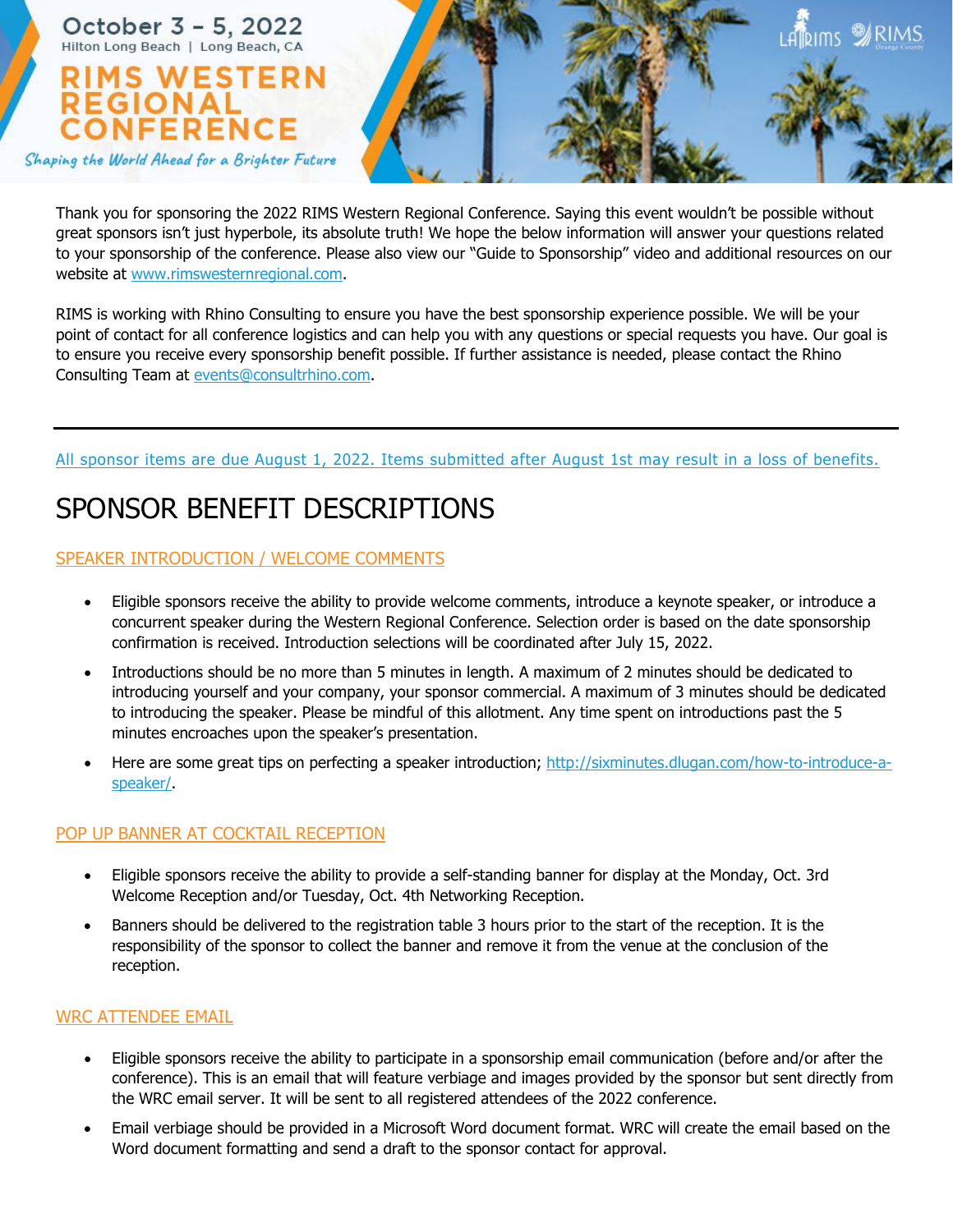• Email dates are reserved on a first come first serve basis and can only be reserved once email verbiage has been received. Draft email will be provided for edits and approval before sending.

#### WRC ATTENDEE LIST

- Eligible sponsors will receive the conference attendee list 1 week prior to the conference (September 26, 2022) and 48 hours after the conference concludes (October 7, 2022).
- WRC will send the list in excel format to one individual. WRC requests that a sponsor coordinate distribution of the list to all internal recipients as needed.
- The list will contain the name, title, company, and mailing address of all registered attendees. (Information provided when available.)
- To reduce excessive outreach to conference attendees prior to the conference, the pre-conference list will not include email addresses. We encourage sponsors to reach out to attendees via LinkedIn, etc. to directly contact conference individuals prior to the event.

#### CONFERENCE ATTENDEES

- As a sponsor you are eligible for complementary conference attendee(s).
	- $\circ$  Title = 4 complementary conference attendees
	- $\circ$  Platinum = 3 complementary conference attendees
	- $\circ$  Gold = 2 complementary conference attendees
	- $\circ$  Silver = 2 complementary conference attendees
	- $\circ$  Exhibitor = 1 complementary conference attendee
- WRC will register these attendees on your behalf to ensure they are not charged for registration. They will receive all access and benefits as if they were a fully paid registrant. The following information is needed to process registration:
	- o Name
	- o Title
	- o Company
	- o Designation (if applicable)
	- o Email
	- o Mailing Address
	- o Phone
- Once conference registration is completed, the individual will receive a confirmation email.
- The complementary conference attendee MUST log back into the registration system and modify their agenda to register for individual educational sessions, networking events and meals. To modify an attendee's agenda, visit https://cvent.me/qz7oPo and select the orange "Already registered?" link in the top left-hand corner of the screen. You will need the email address and confirmation number to access the attendee's registration profile.

#### ELECTRONIC BANNER DISPLAY

- Eligible sponsors receive the ability to provide an electronic banner display / advertisement. This is a rotating presentation that is played during all breaks, meals and transition periods of the conference.
- Document provided should be a single slide widescreen format (16:9) PowerPoint document.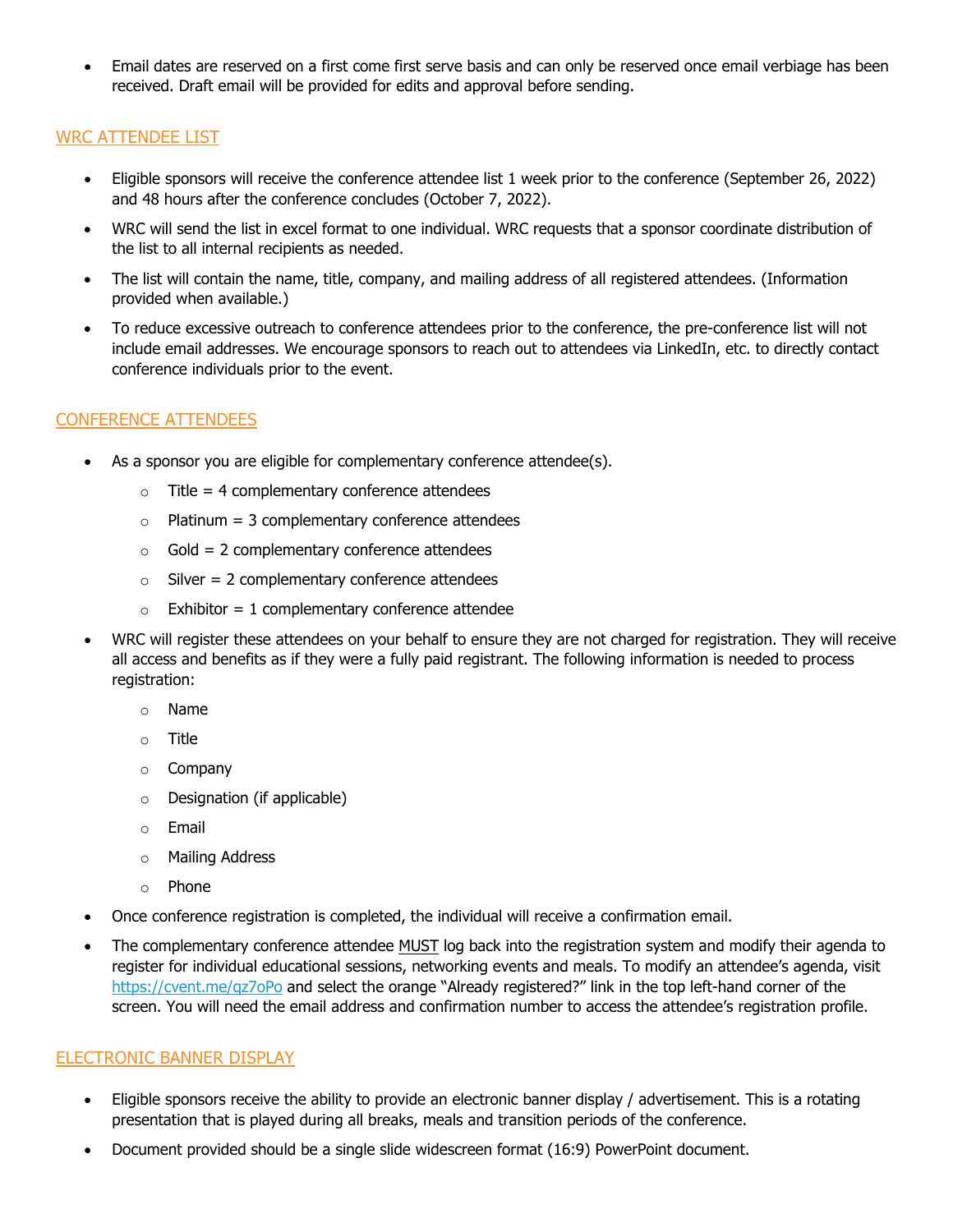• Examples of past electronic banners can be found on the resources page of our conference website www.rimswesternregional.com.

#### WEBSITE VERBIAGE, CONTACT INFORMATION & HYPERLINK

- Based on your sponsorship level, organizations receive recognition on the RIMS Western Regional Conference website.
- Based on eligibility, sponsors will receive placement of verbiage, contact information, hyperlink, and/or logo on our conference website.
- Website verbiage is solely determined by the sponsor and maximum word lengths cannot be exceeded. Your sponsor welcome email will list the items needed specific to your sponsor level. You can also reference the WRC Sponsor Opportunities and Benefits Guide located on our website to see a list of benefits by sponsor level.

### LINKEDIN ANNOUNCEMENT

- To promote our sponsors via social media, eligible sponsor levels will be provided LinkedIn posts to the RIMS Western Regional account https://www.linkedin.com/company/rimswesternregionalconference.
- Please utilize the current character/word/image restrictions for a standard company profile on LinkedIn.
- For sponsors that receive multiple posts, these can be individual posts with different content or the same post multiple times. It is the discretion of the sponsor to utilize posts as they prefer.
- WRC will only post twice per day, once in the morning and once in the afternoon. LinkedIn post dates are reserved on a first come first serve basis and can only be reserved once image and post verbiage has been received.
- Examples of past LinkedIn posts can be found on the resources page of our conference website www.rimswesternregional.com.

#### PROGRAM ADVERTISEMENT

- The conference printed program will feature sponsorship advertisements. These are similar in style to advertisements you would see in a magazine.
- These are full color design with no bleeds. Files should be delivered as a 300 dpi JPEG.
- Advertisements are sized by sponsor level unless an increased advertisement has been purchased.
	- $\circ$  Title = 8.5 inches wide x 11 inches tall
	- $\circ$  Platinum = 8.5 inches wide x 5.5 inches tall
	- $\circ$  Gold = 4.25 inches wide x 5.5 inches tall
	- $\circ$  Silver = 8.5 inches wide x 1 inch tall

#### COMPANY RECOGNITION

- It is important to WRC that we refer to your company within your organizations branding guidelines. Please provide the following specifics for your company.
	- $\circ$  Company name as you would like it to be read from the podium
	- $\circ$  Company name as you would like it printed in conference materials
	- $\circ$  Company #hashtag# used in social media posts
	- o Company logo in JPEG and EPS format